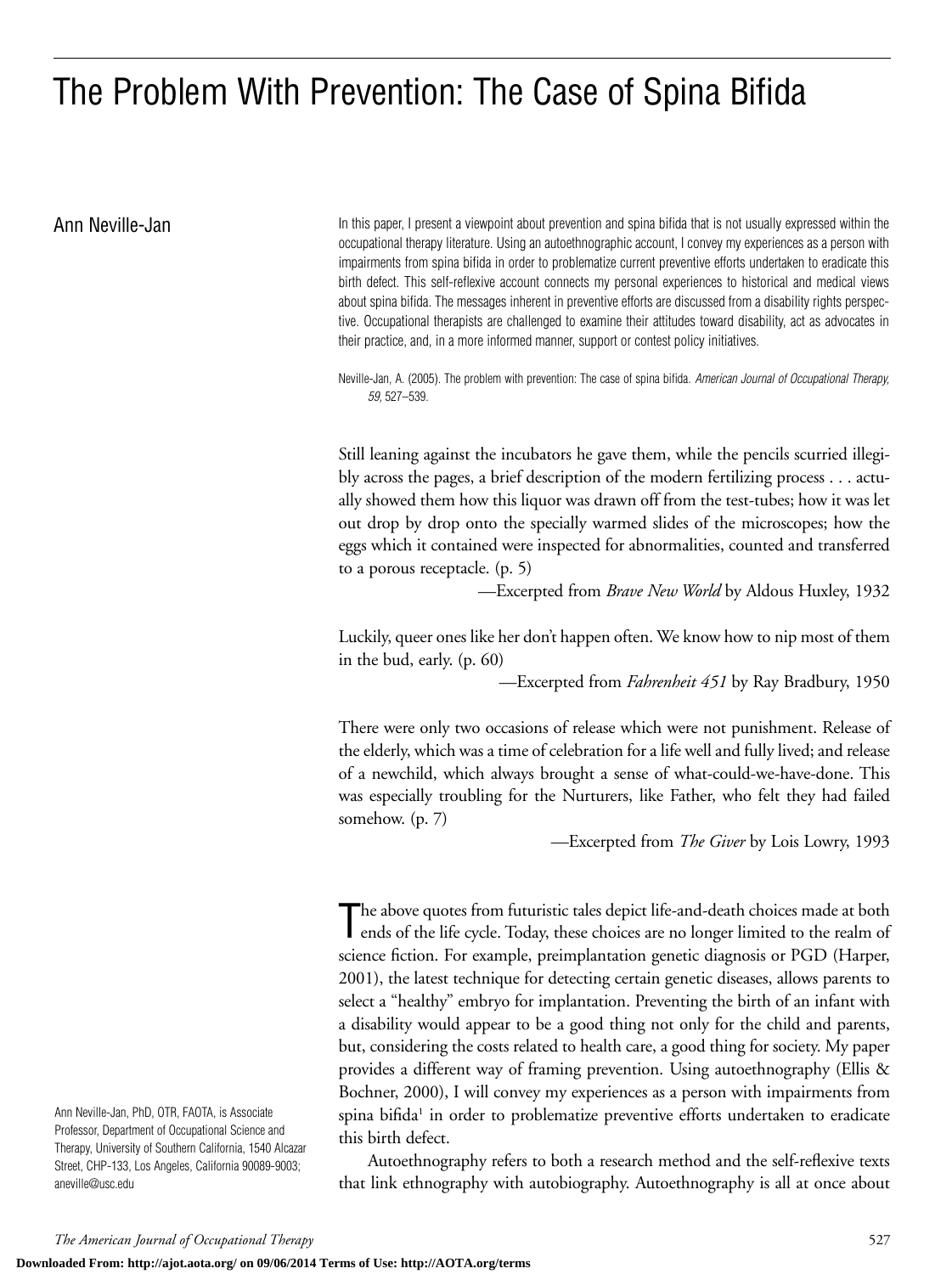self and culture (Reed-Danahay, 1997). For me, as a researcher studying adults with spina bifida, a group of which I am a member, autoethnography provides a means for me to connect my self-as-researcher and self-as-research participant. In previous articles, I have used my personal experiences of living with spina bifida to question the dominant discourses about pain (Neville-Jan, 2003) and about sexuality (Neville-Jan, 2004). Autoethnography as a means to understand the lived experience of disability fits within Kielhofner's (2004, 2005) recommendations for research in occupational therapy that incorporates disability studies. Autoethnography contributes a perspective beyond the personal disability experience to the social and political contexts in which disability occurs.

For the past 3 years, I have been a coinvestigator on two ethnographic studies funded through a disability supplement from the National Institutes of Health (National Institute of Child Health and Human Development, National Center for Medical Rehabilitation Research, #RO1 HD 3887801A1S). The project that my research supplements is an ongoing ethnographic and longitudinal study of 30 black families who have a child with a disability (#RO1 HD 3887801A1). For this project, I have been a participant observer during clinical encounters, interviewed family members and practitioners, and recruited participant families, 4 of whom have a child with spina bifida. The second project used narrative, ethnographic, and longitudinal methods to study 14 adults with spina bifida. I am one of the 14 participants as well as one of the researchers. Through such intense involvement with children and adults who have spina bifida, I have realized the importance of narrating parts of my story as reflexive texts to the ethnographies described above.

For me, the topic of this paper is profoundly disturbing. What if prenatal testing were available when I was conceived? Would I exist today? Is there value to having spina bifida? What messages, both positive and negative, are embedded within current folic acid campaigns and research geared towards early diagnosis to prevent spina bifida?

Occupational therapists are very much a part of this story. They evaluate and treat infants, children, adolescents, and, much less frequently, adults with spina bifida and their families in a variety of settings, including neonatal units, specialty spina bifida clinics, school-based practice arenas, and outpatient centers. Whereas genetics specialists counsel parents about particular disorders, families and individuals with particular impairments frequently direct their questions to frontline professionals such as occupational therapists who engage with them in day-to-day activities. In their everyday practices occupational therapists champion the rights of persons with disabilities through empowerment and advocacy activities. On an individual level these efforts are notable. Yet, how can occupational therapists become more involved in the political and economic barriers that restrict participation in occupation?

In order to apply the perspective of autoethnography to the discussion about spina bifida, I begin by relating selected experiences of growing up with spina bifida and layer them within their medical and historical contexts. I will go back and forth between my experiences (represented in italics) and the literature. A discussion follows with implications for occupational therapy.

#### **1950**

*I came into the world on December 13th at around 8:30 a.m. I weighed 7 lbs 2 oz and was the third child born into a family that would include one more sibling. My mother described her experience of being told that her newborn infant had spina bifida. She said:*

*They told me you had spina bifida. I had never heard those words before. They said that some infants are born with their spine exposed, but yours was closed and you had a hair spot. No one in the family had seen anything like that before. I was very upset and they gave me a sedative to calm me down. The obstetrician said you probably wouldn't walk and that we should watch your head because it might get big. He said that you could be mentally retarded.*

*My mother further told me that she didn't know why it happened but she did recall that her father, my grandfather (born in Sicily), had a brother who had a "tail on his back." His brother never came to America, so we don't know what happened to him.*

*The worst case scenario presented to my parents was not realized. I walked at 18 months, although my gait was different. Both feet pointed to the right when I walked, and my right leg was less muscular, slightly shorter, and a little contracted at the knee, resulting in a limp when I walked. My right foot had no sensation. My mother said that after I was born, she had no idea what to expect. She recalled:*

*I would put you in an infant seat in the yard and you'd jump up and down. I thought that was part of the spina bifida, but they said you were supposed to do that. After you began walking, I took you to the pediatrician who was present at your birth and showed him how your foot pointed inward. He said: "That's not a problem. We never thought she'd walk!"*

*Because 90% of infants born with spina bifida develop hydrocephalus, my parents were advised to monitor the size of my head. Looking back, I feel lucky that I did not develop hydrocephalus. The shunt now typically used to drain the cerebrospinal fluid that accumulated on the brain was not developed until 1952.*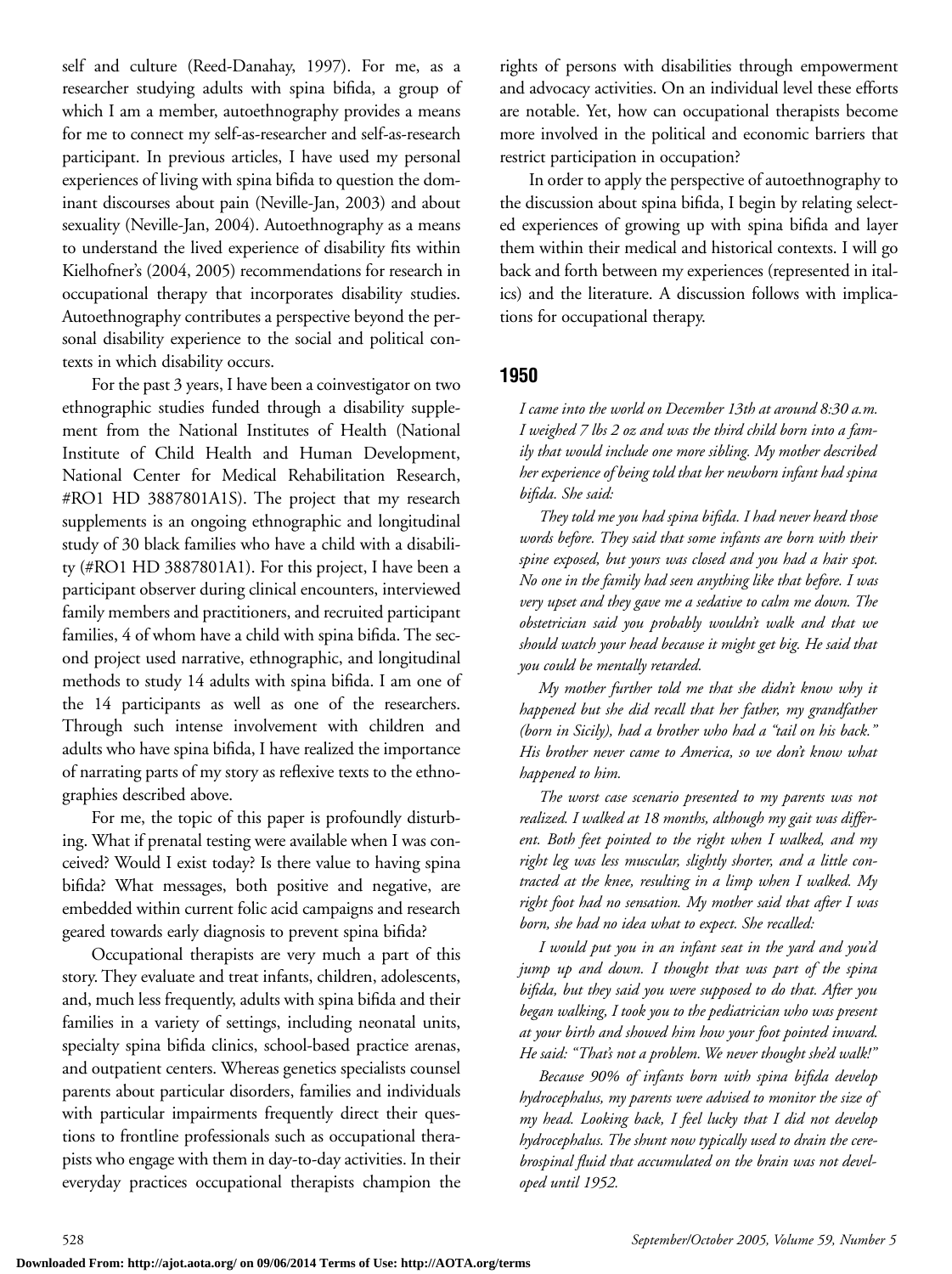### What Is Spina Bifida?

Spina bifida occurs during the very early weeks of pregnancy when the neural tube fails to close properly. The type and severity of impairments result from the extent and location of the spinal cord lesion and can therefore be highly variable (Feuchtbaum et al., 1999; Hunt & Poulton, 1995; Mazur, Shurtleff, Menelaus, & Colliver, 1989; Swank & Dias, 1992). Smith (2001), in a historical account, found evidence of spina bifida in skeletal remains dating as far back as 10,000 B.C. Few reports of the long-term consequences of spina bifida existed until 1652, when Professor Nicholas Tulp, a Dutch anatomist, gave spina bifida its name and described the consequences more fully (Smith).

Today, the estimated incidence of spina bifida occurring within the United States ranges from approximately .5 to .8 per 1,000 live births (Lary & Edmonds, 1996; Singh, 2003). Surveillance data (1983–1990) of prevalence rates at birth in the United States (16 states participated) report significant variations by state, ethnicity (Hispanics rate highest, followed by whites, blacks, and Asians), and gender (rates higher for females) (Lary & Edmonds). Trends suggest a decrease in the incidence of spina bifida since the implementation of prenatal screening, followed by abortion, and folic acid supplementation programs (Davidoff, Petrini, Damus, Russell, & Mattison, 2002; Rekate, 1991). Of those born with spina bifida, rates of survival into adulthood have steadily increased, from 60% in 1963 to an almost 90% survival rate in the 1990s (Kinsman & Doehring, 1996). The Spina Bifida Association of America (SBAA) estimates that today there are 70,000 Americans living with spina bifida (Spina Bifida Association of America, n.d.)

Secondary conditions associated with spina bifida can include physical impairments such as pain, bowel and bladder incontinence, pressure sores, scoliosis, orthopedic malformations, and short stature (Farley, Vines, McCluer, Stephans, & Hunter, 1994; Lollar, 1994b). In addition, psychological impairments such as depression, anxiety, impaired body image, and learning difficulties have been documented (Dennis & Barnes, 2002; Dennis, Fletcher, Rogers, Hetherington, & Francis, 2002; Dennis, Rogers, & Barnes, 2001; Lollar, 1994a; Marge, 1994). These secondary conditions, some of which can occur at any time throughout a person's life, can impact activity and participation in education, employment, community living, and health care (Dunne, Gingher, Olsen, & Shurtleff, 1986; Hunt, 1990; Peterson, Rauen, Brown, & Cole, 1994). It has been suggested that the aging process compounds these secondary conditions (Bergman, 1994; Turk, 1994).

Surveys of children and adolescents report a concern for the future as a prominent theme (Appleton et al., 1994; Holmbeck & Faier-Routman, 1995). Specifically, when asked about their future, children and adolescents with spina bifida have described feelings of apprehension in regard to establishing friendships, finding a life partner, holding a job, and sexuality (Lollar, 1994a).

*Rose, my mother's best friend, had polio. One day Rose's mother and my mother shared stories while shopping at the grocery store. She told my mother, "Make sure your daughter gets as much education as she can." I heard that comment many times growing up and I guess it made a difference because I did just that. Other than going to school, I was not expected to marry or have children. Although when I was a child I had fantasies about getting married and keeping my incontinence a secret, when I found out about sex, I figured getting married was not a possibility. There were no adult role models for me, either, probably because not many infants born before me survived into adulthood.*

To date, only a few studies have been conducted with adults who have spina bifida. These studies have focused on young adults and medical outcomes related to problems such as hydrocephalus, tethered cord, or incontinence (Andren & Grimby, 2000; Dunne et al., 1986; Mazur et al., 1989; Query, Reichelt, & Christoferson, 1990). Researchers have not explored the everyday life experiences of adults with spina bifida, their experiences growing up, and their concerns for the future. Our current research efforts intend to fill this gap in the literature.

#### **1960–1970s**

*I wasn't aware that I walked differently until one day, as I was crossing the street with my best girlfriend Julie—I think I was about 11 years old—she asked me, "Do you ever notice how people stare at the way you walk?" From that point on, I noticed all of the time. Some people would even turn around after I passed them to continue staring. I was different and I didn't want to be. I wanted to be "normal" like my friends. In an effort to achieve this, my mother and I saw an orthopedic surgeon, referred by our general practitioner. He slated me for a "makeover." First, he recommended orthopedic surgery to correct my right foot that turned inward. Second, I was referred to a plastic surgeon to remove the* hairy nevus*, the technical name for the hair spot on my back. It was a large rectangular patch of hair about 4 inches by 6 inches. If someone happened to see it, they'd say, "What's that on your back?" Attempts by my mother to shave it never worked. There was always visible stubble. Third, I was referred to a urologist to see what could be done about my incontinence. I wore diapers and rubber pants that my mother constructed to be absorbent, but not too bulky under my clothes. From 1964 to 1970, I*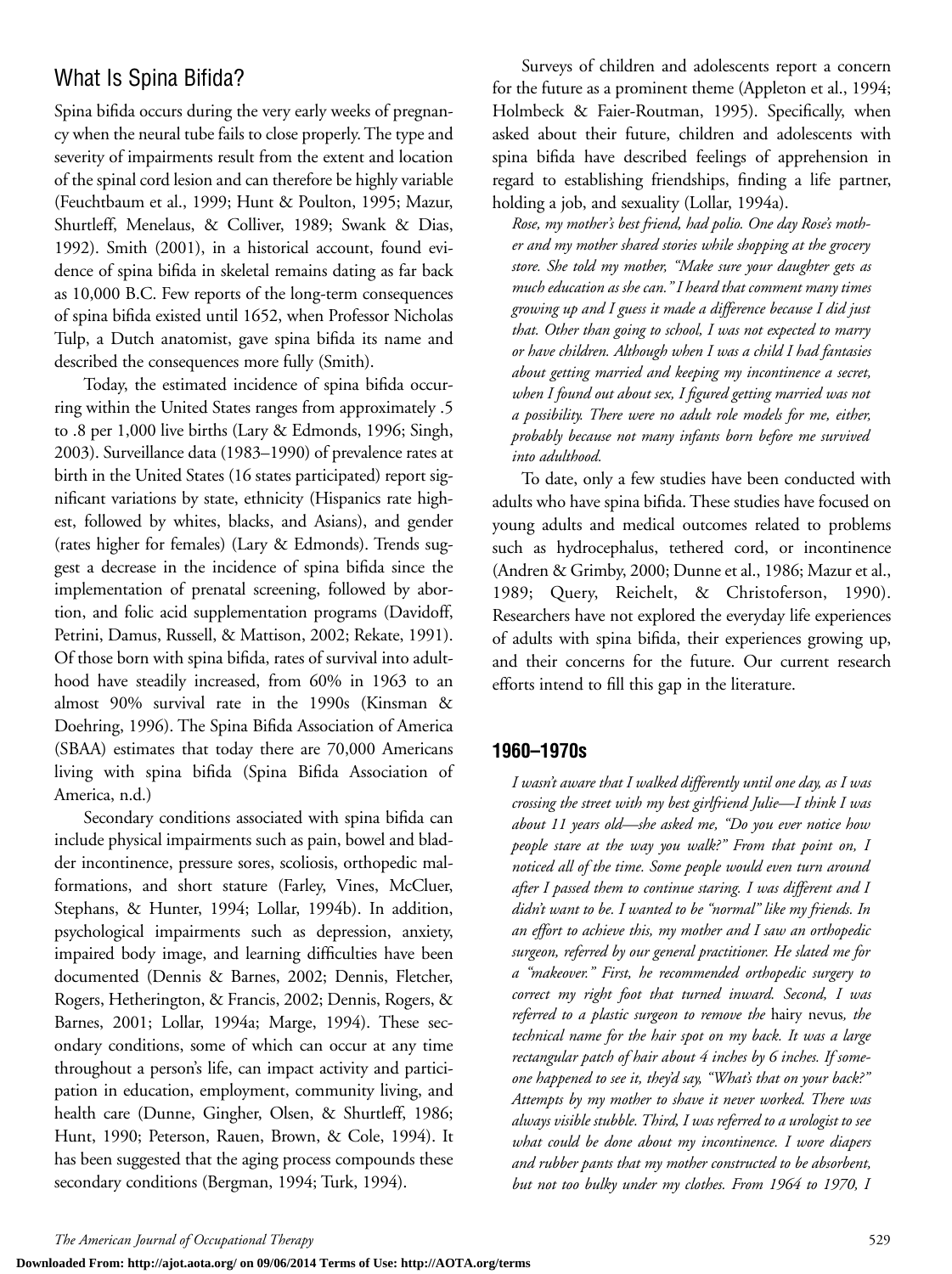#### *had four surgical procedures (three on my foot and one on my back). I was very disappointed in the results. I really thought my body would be made to look "normal."*

Treating orthopedic and urinary problems resulting from spina bifida has benefited from several technological advancements. New plastic materials introduced in the '70s improved the splints and braces that assisted children in attempting to walk. Today, children who walk primarily with extensive bracing, once in school, move toward a wheelchair that provides more ability to participate in social activities. Urological procedures followed a similar path. During the 16th and 17th centuries, nonmetallic catheters were first used to drain urine. The results were poor due to infection, smell, and social stigma. Techniques developed in the late 19th century provided an alternative to catheterization through the use of various methods to divert the urine. Transplanting the ureters to a loop of ileum became the recommended method to treat urinary incontinence in the early 20th century. Today, there has been a return to catheterization along with surgically augmenting the bladder with artificial sphincters and increasing the bladder capacity. New "odorless" pads and catheterization provide a more socially acceptable and natural means to manage this problem (Smith, 2001).

In 1961, spina bifida clinics, composed of multidisciplinary teams, were established in several major cities across the United States in an effort to coordinate the many complex secondary conditions related to spina bifida. The largest clinic was located in Sheffield, England, and was directed by neurosurgeon John Lorber. In a highly controversial study of 524 infants born with spina bifida between 1959 and 1969, Lorber (1971) developed prognostic criteria to decide which infants should be treated (closing the spina cord) at birth. Those infants thought to be too severely handicapped were not treated but provided analgesics and normal nursing care. They were left to die.

*Bladder incontinence became the most stigmatizing impairment for me. In 1970, I had a surgical procedure called an ileal conduit, which diverted urine from my bladder to an outside appliance on my abdomen. After the surgery I finally achieved independence. The following year, I left home, bound for New York City to study occupational therapy. I had experienced physical therapy (specifically, whirlpool for infections and muscle testing) during my hospital admissions but never occupational therapy. I learned about occupational therapy from a book my sister received at a career fair. I remember that the brochure described occupational therapy as a health profession that brought science together with art. This seemed perfect for me and my interests. I majored in biology in college and seemed to have an artistic flair noted by my high school art teacher. I volunteered in an occupational therapy department* *at Johns Hopkins Hospital during my last year in college and decided this was what I wanted to do.*

*While living in New York, I continued my quest to be "normal." For me, this meant doing everything an adult developmentally accomplishes—having a career, getting married, and having children. I read about these goals in my developmental theory books in occupational therapy school. Periodically, I was confronted with the fact that having spina bifida meant that I was not "normal." For example, one of my professors, after reviewing a paper I wrote about growing up, said: "You should read other students' papers to learn what it's like to grow up normally." Another encounter occurred during a week-long fieldwork experience. I had requested a placement in a spina bifida clinic to observe the role of occupational therapy in this area. My supervisor was not happy with having me there. I became acutely aware of this after I attended a conference at which the clinic team was discussing an option of institutionalization with a family whose child had spina bifida. After the meeting, the therapist said to me, "I was really nervous about having you witness this meeting. I thought you might overidentify with the plight of the child and it would upset you." Again, I was confronted with someone else's expectation based on my diagnosis. This was the decade of Lorber's selection criteria, which may have added to her worry about my presence in the clinic. At the time, I wasn't aware that selective treatment occurred.*

#### **1980s**

The Maternal Alpha Fetal Protein (MAFP) blood test became available in the early 1980s. The test, performed between the 15th and 17th weeks of pregnancy, measured the amount of alpha fetal protein secreted from the fetus into the mother's blood stream. An elevated MAFP meant that there was an increased risk for a neural tube defect. A repeat test, ultrasound, and amniocentesis might then be offered to parents for more definitive results (Powell, 2000).

*It was February 1982, I was in my bedroom reading. The television was on in the background. I was drawn away from my book when I heard the opening statement on a news show called "The Terrible Choice." The journalist said:*

*Imagine this. You are pregnant, or your wife is. The fetus is 4 months old, and you are able to look inside the womb and see your baby. And what you see is deformed, crippled, and will be for life. What would you do? (Utley, 1982)*

*I was glued to the TV set for the rest of the segment. The show was about the newly developed maternal alpha fetal protein blood test that, according to the news report, "Can now determine within almost 100% accuracy, whether a baby will be born with this fatal or crippling defect." After a positive test, an ultrasound scan was typically recommended to determine if the fetal spine showed "evidence of a defect in its formation." Here's how the announcer described spina bifida:*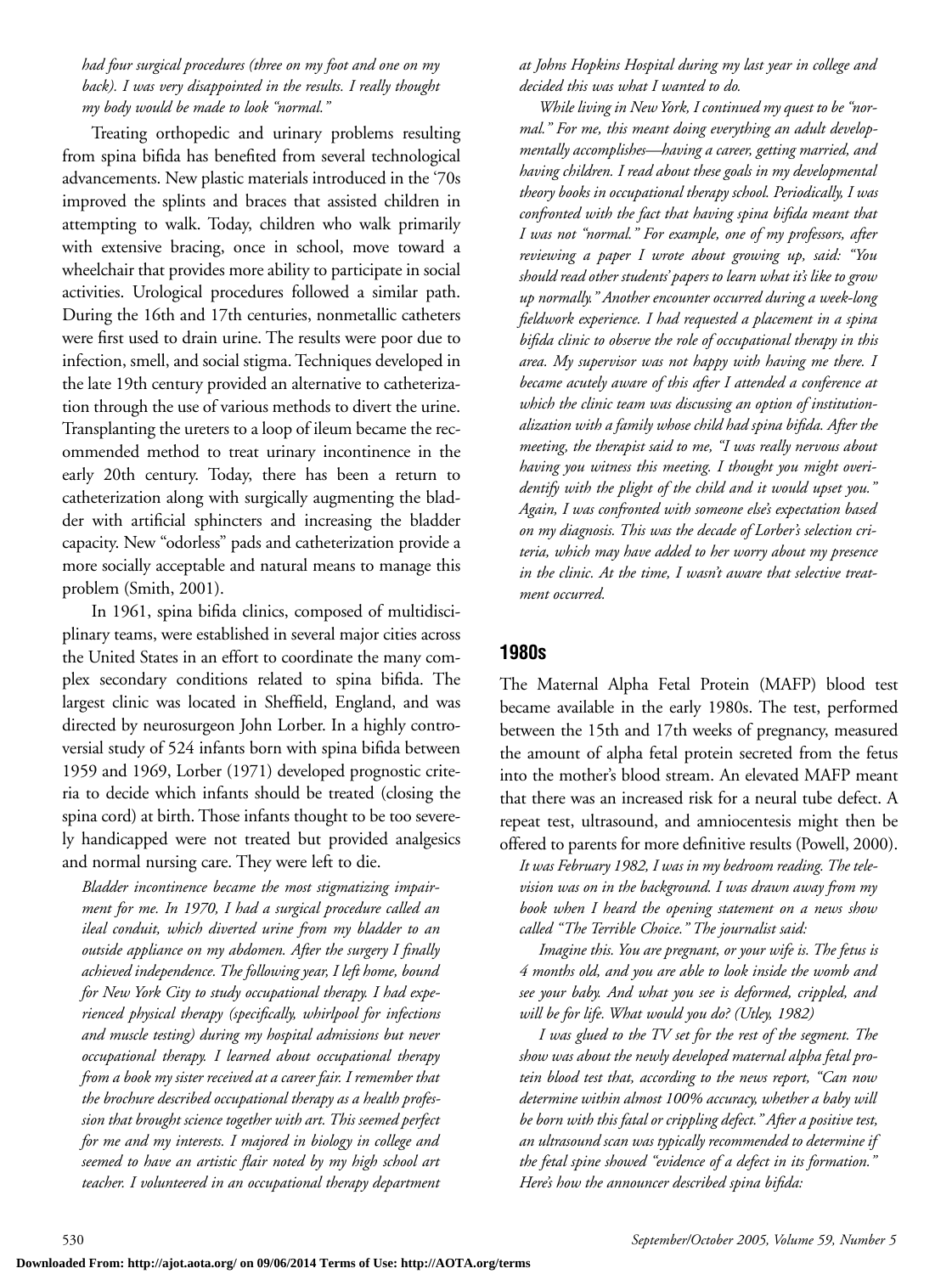*What it usually means is paralysis below the waist. No control over bladder or bowel functions, and often mental retardation. Joan [not her real name] is lucky. She did not suffer brain damage. But every 3 hours, her mother, who adopted her, must insert a tube to drain her urine. That is Joan's life, and this is why. Look through an electron microscope at the fetus of any creature with a backbone, and this is what you will see. First, a tiny plate appears, and begins to curl upward. This is the neural tube, which will form the brain and the spinal cord. By the 30th day of pregnancy, before the mother even knows she is pregnant, the tube must seal itself perfectly from top to bottom. Usually it does. But once or twice in every thousand babies, it doesn't. There is a gap, a neural tube defect. If it is at the top of the tube, the brain will never develop, the baby will almost certainly die soon after birth. If the defect is near the bottom of the neural tube, the baby can survive, but it will face a life which at very best will be severely handicapped. It will have spina bifida. (Utley, 1982)*

*After reviewing the program again on a rerun and subsequently purchasing a copy of the tape, I found only one sentence devoted to the possibility of a positive outcome or that it might not be a tragedy. "Spina bifida children can and do triumph over their condition; with specialized training and surgery, many become strong, productive adults" (Utley, 1982). However, this was followed by, "For each child, the cost can run to thousands of dollars a year—financed sometimes by a family's private insurance, sometimes by the taxpayer, through Medicaid" (Utley). The announcer interviewed parents who opted for abortion after finding out their growing fetus had spina bifida. It was stated that most of the doctors consulted for the news segment agreed with the parents' decision to not have a child with spina bifida. In fact, one of the physicians interviewed stated that over 90% of parents decide to terminate a pregnancy when their child is diagnosed with spina bifida.*

*At first, I remembered feeling shocked. They were talking about me. Although I had spina bifida, I did not see myself as "severely handicapped" or "crippled," as described on the show. I had a career. I was "normal," or at least I was trying to be. I had never written a letter in response to an issue in the news. After the show, a video clip depicted various people stating their opinions about previous episodes. I wrote the following and mailed it the next day:*

*Dear Sir,*

*I am writing in response to your segment on spina bifida. I was quite distressed by your one-sided view of children with this congenital problem. Your emphasis was on problems and handicaps, such as the money needed for various therapies and doctors, and the example of a child without bladder control who needed to be relieved of urine through a tube. There is another more positive side which I would like to share with you. I have spina bifida. When I was born, my mother was told I might not walk and to watch for other abnormal signs such as hydrocephalus (increased fluid on the brain). Fortunately, I walked but at a later age than most. I have had*

*numerous surgical procedures, however, to correct deformities of my foot, and due to a lack of sensation I have a chronic problem with my foot that periodically needs surgery. I also did not have bladder control but had an operation many years ago called an ostomy which has allowed me to live a normal life. I work as an occupational therapist in a major New York hospital, I am a part-time university instructor, and I am almost finished [with] a doctorate degree in my field. I am single, live in Manhattan, have many friends, date, go to the theatre and movies, and I especially enjoy dining out. You see, I enjoy my life. I enjoy helping other people in my work, and I enjoy loving and intimate relationships. My life has not been easy, but I feel I have an understanding of the human condition that would not have been possible without my experiences. Listening to your show, I became aware that I might not exist if such a test was available 31 years ago. I'm glad my parents did not have to make this choice. I am not against abortion, but I feel your show portrayed a very negative picture about this issue. I do not feel you presented a balanced view for one to make an informed choice for or against aborting a spina bifida fetus. I hope you will give this attention on your show.*

*Two days later, I received a call from a producer of the show. He asked me if I was a "right to lifer." He wanted to know if my reason for writing had to do with an agenda against abortion. He appeared reassured when I said no, and he then asked me if I would be willing to come to the TV studio and tape a video commenting about the show. Without hesitation I said I would do it.*

*What an experience! Early one morning I arrived at NBC studios, located just across the street from Radio City Music Hall. I met a young woman at the elevator who was to produce my 15-second segment. She guided me through a large room with many desks—reminding me of a newsroom—into a smaller room. A light was mounted above me and a camera person was off to the side. The producer gave me my letter (see above) with several sentences underlined. She told me just to read it. The camera rolled continuously. She asked me questions and commented on my mood to get me into the frame of mind with which I wrote the letter. She said, "Aren't you angry about this?" After a few more "takes," she said, "I think we have it." We went into a video room to look at the tape and she seemed pleased. All week I worried about how my comments would be placed. On the Friday evening, as I sat with friends (they had a color TV; I didn't), I waited. Finally the anchor said:*

*Time now for your comments. Last week, I did a report we called "Terrible Choice." It was about a new medical technology that can tell whether a fetus inside the womb has a defect known as spina bifida, or open spine. And we reported that when faced with the knowledge that their child will be crippled, over 90% of the parents are choosing to have an abortion. (Utley, 1982)*

*Then came the viewers' responses. The first comment was from a parent who indicated that his 10-year-old son watched*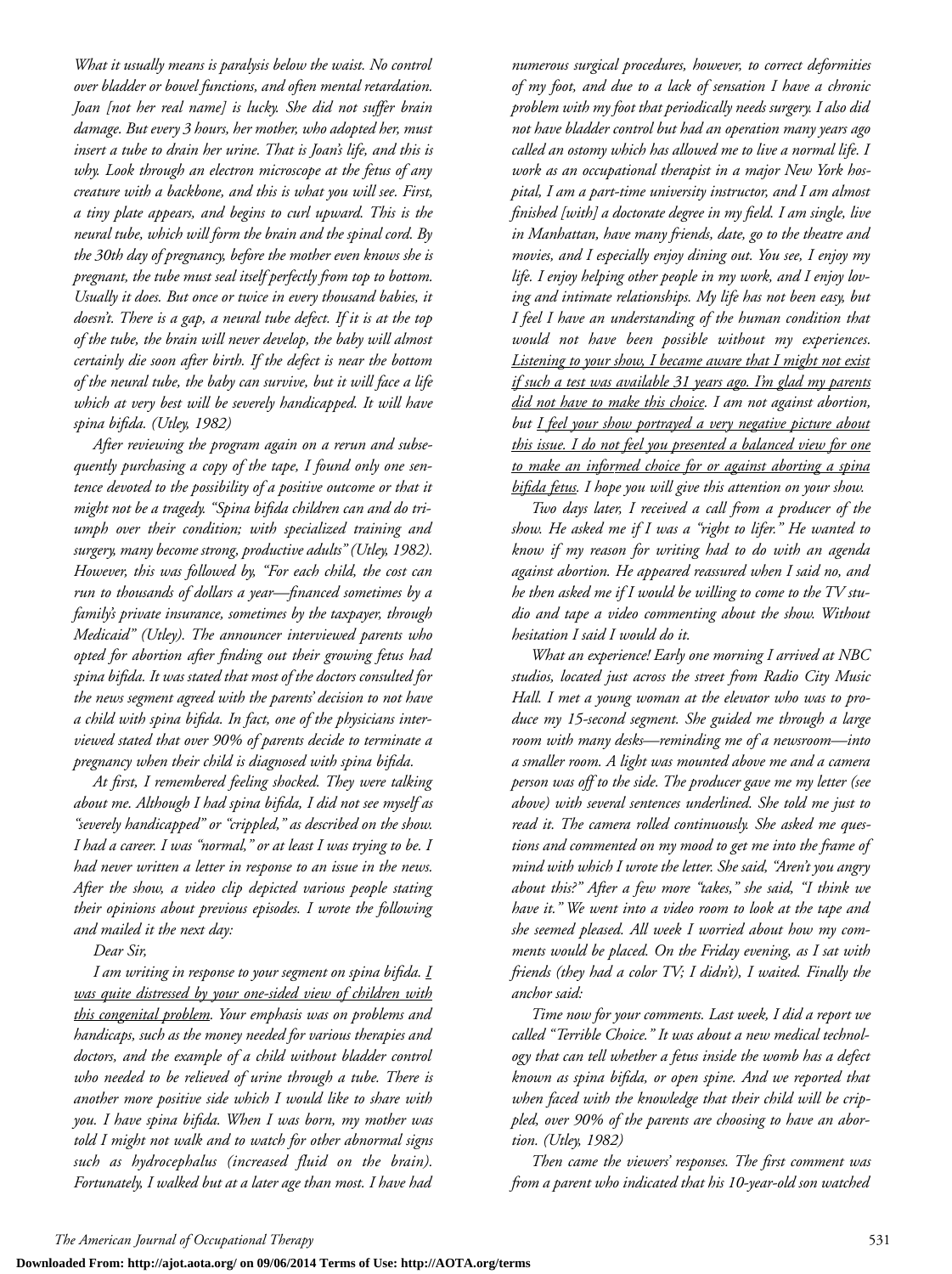*the program and "was outraged." His son ". . . began to cry, because he was never told that it was this hopeless a situation" (Utley, 1982). The second comment was from another parent of a child with spina bifida who said that her daughter has a happy life but she thought the show "did a fine job of informing the public about the availability of this new testing procedure" (Utley). I was the last to comment. I said:*

*I have spina bifida and I lead a very normal and productive life. I feel that if the test was available 31 years ago, I might not exist today. And that's quite upsetting to me. I'm glad my parents didn't have to make this choice. (Utley, 1982)*

*Because my comments were last I hoped that my words would leave people with more of a balanced impression about spina bifida. The show had been so overwhelmingly negative. One of my coworkers commented that my perspective would make it more difficult for parents as they decide about whether or not to abort a fetus with spina bifida. I can only imagine how difficult that choice must be.*

In the 1980s and 1990s, prenatal testing became more efficient and less risky with the introduction of choronic villus sampling and enhanced ultrasonography (Powell, 2000). A newer blood test, called a triple screen (Graves, Miller, & Sellers, 2002) measured two other enzymes or hormones as well as alpha fetal protein and had a better detection rate than MAFP.The triple screen calculation also included a woman's age, weight, race, and whether she was diabetic. Research continues to pursue less invasive testing that can be performed at an earlier stage of pregnancy. According to the International Federation for Spina Bifida and Hydrocephalus (IFsbh) policy statement, an estimated 90% of women in Western countries interrupted a pregnancy after a positive screening for spina bifida (International Federation for Spina Bifida and Hydrocephalus, n.d.). For those who continue a pregnancy after a diagnosis of spina bifida, there are benefits to screening. For example, transfer to a tertiary neonatal unit may be indicated as these facilities are more capable of managing high-risk pregnancies and increase the chance of survival for the newborn. Also, knowing ahead of time that a child will have a particular birth defect allows parents time to prepare physically and emotionally for the child's birth (Merkens, 1997).

*I married at age 34. My very first pregnancy lasted 5 months. Although my AFP test was negative, it was recommended that I have an amniocentesis due to my age and my history of spina bifida. I had a 2–3% risk of having a child with spina bifida and an even higher risk of having a child with Down syndrome. Two weeks after the amniocentesis, I developed an infection that resulted in losing our child. She did not have spina bifida but I later learned that because I had an ostomy, the bacteria present on my abdomen could not be removed by simply swabbing with betadine. Putting the needle into my abdomen most likely introduced bacteria into the fetal sac.*

*After several failed pregnancies, I thought I might have to give up on the experience of childbirth, my last "normal" developmental task that I was driven to accomplish. Finally, my husband and I adopted an infant from China. However, shortly after we returned home, I discovered that I was once again pregnant. For my husband and I, prenatal screening was filled with anxiety. By the time I became pregnant at age 44, the "triple screen" was recommended. I'll never forget that Friday afternoon when I received a call from my obstetrician. He said that my triple screen test was "positive." I asked him what that meant and he said, "It means you should have an amniocentesis." I was frightened. Was there a chance this amniocentesis could once again create the risk of a bacterial infection? And even if that disastrous outcome didn't occur, what about the results of the test itself? What if we had to make that "terrible choice"? What would we choose?*

*The following Monday, I had my physician fax me the numerical results of the triple screen. Armed with the results, I went to the university bookstore and sat with the latest edition of a textbook on prenatal diagnosis. I discovered that because of my age, it would have been impossible for me to have a negative result on the test because age was weighted in the equation. Rather than an amniocentesis, I sought an ultrasound from a local expert in this technique. Genetics testing was part of the package. We learned that in my case of spina bifida (my spine was not open), my mother's AFP would not have been elevated. The MAFP test would not have revealed my spina bifida. I hadn't known that.*

*The next part was the ultrasound. We held our breath as we scanned the ultrasound screen and listened as the physician rattled off measurements as he examined the fetus. I watched his face to see if I could detect a worried look. He finally indicated there was no evidence of Down syndrome or spina bifida. He said, "I do not recommend an amniocentesis." On further look, we learned I was carrying a boy, as the ultrasonographer said, "There's the turtle!"*

*Despite these results, my obstetrician still felt I should have an amniocentesis. I switched physicians over a disagreement with him about this. A group of physicians, who only treated high-risk patients such as myself, took over my pregnancy management and agreed with me that I did not need an amniocentesis. Nine months after adopting our daughter, I gave birth to a 7 lb 12 oz boy, born naturally.*

*So far, I've avoided the question, "What would we have done if the tests were positive for spina bifida or Down Syndrome?" Although I don't think I could say categorically until faced with the situation, at that time, our goal in seeking testing was to be prepared for a child with impairments.*

#### **Into the 21st Century**

In 1998, the first intrauterine surgery was performed to close the spinal lesion prior to birth. This procedure is currently being evaluated through a prospective, randomized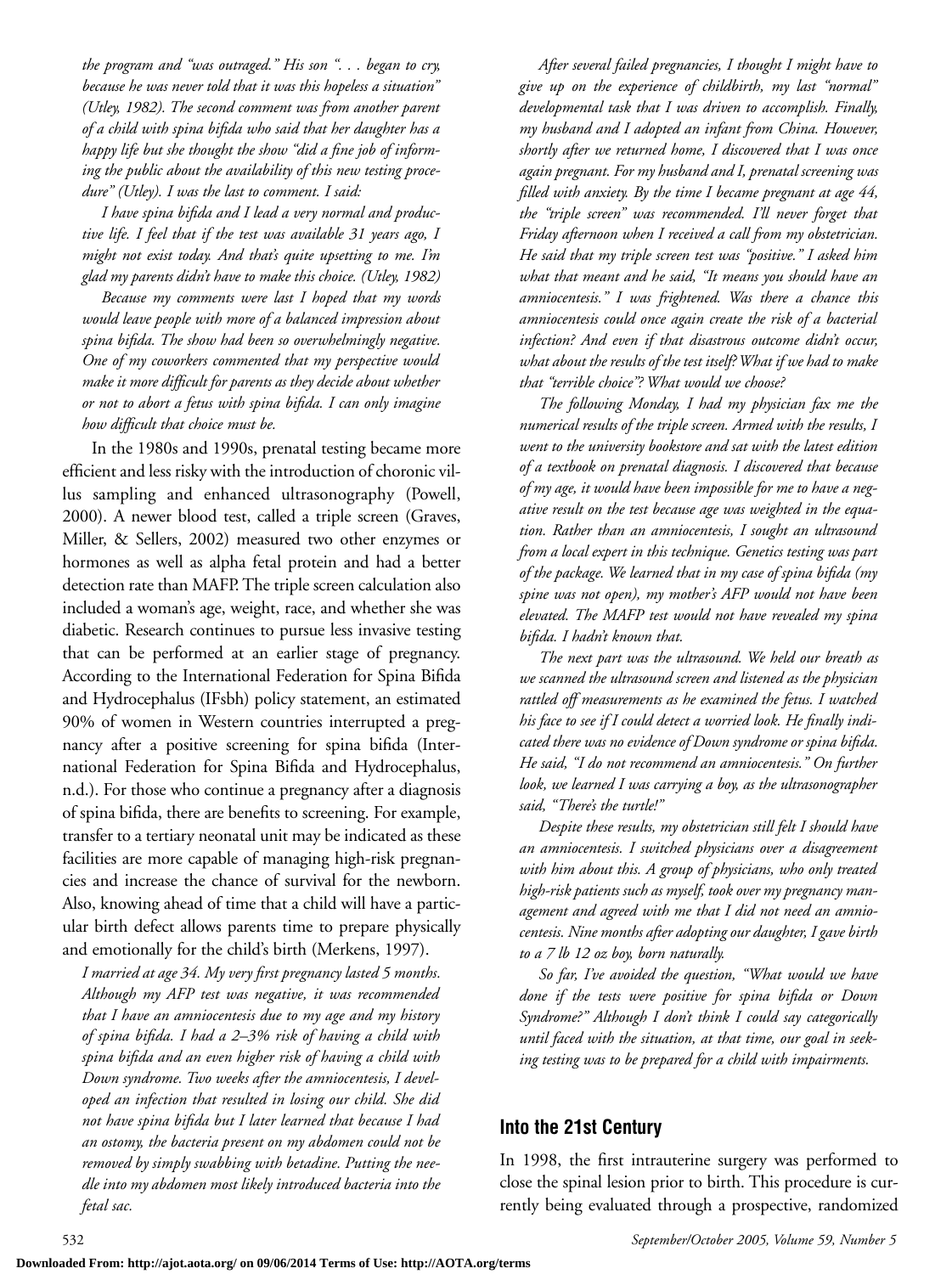clinical trial funded by the National Institutes of Health. In the United States, there are four centers that are currently participating in the study. So far, the surgery has decreased the need for a shunt at birth (Bruner et al., 1999).

*Looking back on my TV appearance 23 years ago, I realized this was my first experience as a disability activist. At the time, it was not a conscious effort at taking a political stand, but a natural one, moved by my personal experience. Today, I am more firmly against selective abortion but consider myself prochoice. Reading the disability literature and attending a seminar led by disability activist and political scientist Harlan Hahn has strongly influenced my thinking and awareness. This happened not just by reading the disability literature, some of which I had previously read; it was hearing Professor Hahn's vivid personal stories that moved me to refine my viewpoint and self-image. The seminar was a transformative experience through which I began to view myself as disabled, rather than a person with spina bifida striving to be "normal." I realized I also had stories to tell and began to do so in my writing. For example, in a recent article in the* American Journal of Occupational Therapy *(Neville-Jan 2003), I challenged several widely accepted views about chronic pain. In another paper, published in* Disability & Society *(Neville-Jan, 2004), I used autoethnography to connect the personal experience of pain more directly with political action.*

*Being a relative newcomer to the field of disability studies, I naively thought I could write this paper from an apolitical stance. However, to truly "get" disability studies is to realize that "an apolitical disability stance" is an oxymoron. Disability studies by its nature is political. bell hooks (1989), a radical feminist writer, provided a cogent way to understand the process involved in realizing the true meaning of the statement "the personal is political." She states:*

*Politicization of the self can have its starting point in an exploration of the personal wherein what is first revolutionized is the way we think about the self. To begin revisioning, we must acknowledge the need to examine the self from a new, critical standpoint. Such a perspective, while it would insist on the self as a site for politicization, would equally insist that simply describing one's experience of exploitation or oppression is not to become politicized. It is not sufficient to know the personal but to know—to speak it in a different way. Knowing the personal might mean naming spaces of ignorance, gaps in knowledge, ones that render us unable to link the personal with the political. (p. 107)*

In the discussion that follows, I will problematize prevention and spina bifida and speak of prevention in a different manner.

### Discussion

#### *Prevention*

Typically we think about prevention as a good thing. In fact, much government spending in the United States targets prevention programs. For example, research results coupled with educational campaigns alert us that attention to diet, weight, and physical activity level can potentially reduce our risks for cardiovascular disease, diabetes, and stroke (U.S. Department of Health and Human Services, n.d.). According to the U.S. Preventative Services Task Forces' *Guide to Clinical Preventive Services* (1996) these examples represent primary prevention activities that ". . . refer(s) to the complete prevention of disease, often through methods that inhibit exposure to risk factors" (p. 1). Primary prevention aims to completely eradicate disease. Because a heavy economic and social burden results from diseases such as cancer and cardiovascular disease, programs focused on primary prevention incur the least cost to society. The list of primary preventive actions that are recommended by government and health officials are innumerable and constantly changing, based on biomedical and genetic research into the causes of disease. Several emerging areas of occupational therapy practice have addressed primary prevention, such as assessments and interventions for preventing school violence and workplace injury (Malugani, 2004). The "Well Elderly" program has received wide acclaim and given birth to a variety of targeted applications of the prevention-oriented *lifestyle redesign* genre of intervention (Clark et al., 1997).

Secondary prevention aims to detect the early onset of disease and limit disease effects (U.S. Preventative Services Task Force). Screening tests done on persons who are at risk for or who exhibit initial symptoms of a disease can potentially alter the course of a disease such as breast cancer or diabetes. Occupational therapists are increasingly involved in promoting healthy lifestyles in people screened for or who are already diagnosed with diabetes, arthritis, and heart disease.

Tertiary prevention involves treatment and rehabilitative activities in order to prevent further impairment. The goal is to restore a higher level of functioning in someone already with a diagnosis (U.S. Preventative Services Task Force, 1996). This level of prevention is the most costly to society, as it takes place after a person has already acquired some degree of impairment. Tertiary prevention continues to be a major practice component of occupational therapy within the rehabilitation paradigm.

#### *Prevention and Spina Bifida*

Medical technological advances have greatly aided primary and secondary prevention of spina bifida. Primary prevention actions are those timed prior to conception and include recommendations for women of child-bearing years to supplement their diet with folic acid (Geisel, 2003). In fact, folic acid campaigns are ubiquitous. The Centers for Disease Control and Prevention (CDC), the March of

**Downloaded From: http://ajot.aota.org/ on 09/06/2014 Terms of Use: http://AOTA.org/terms**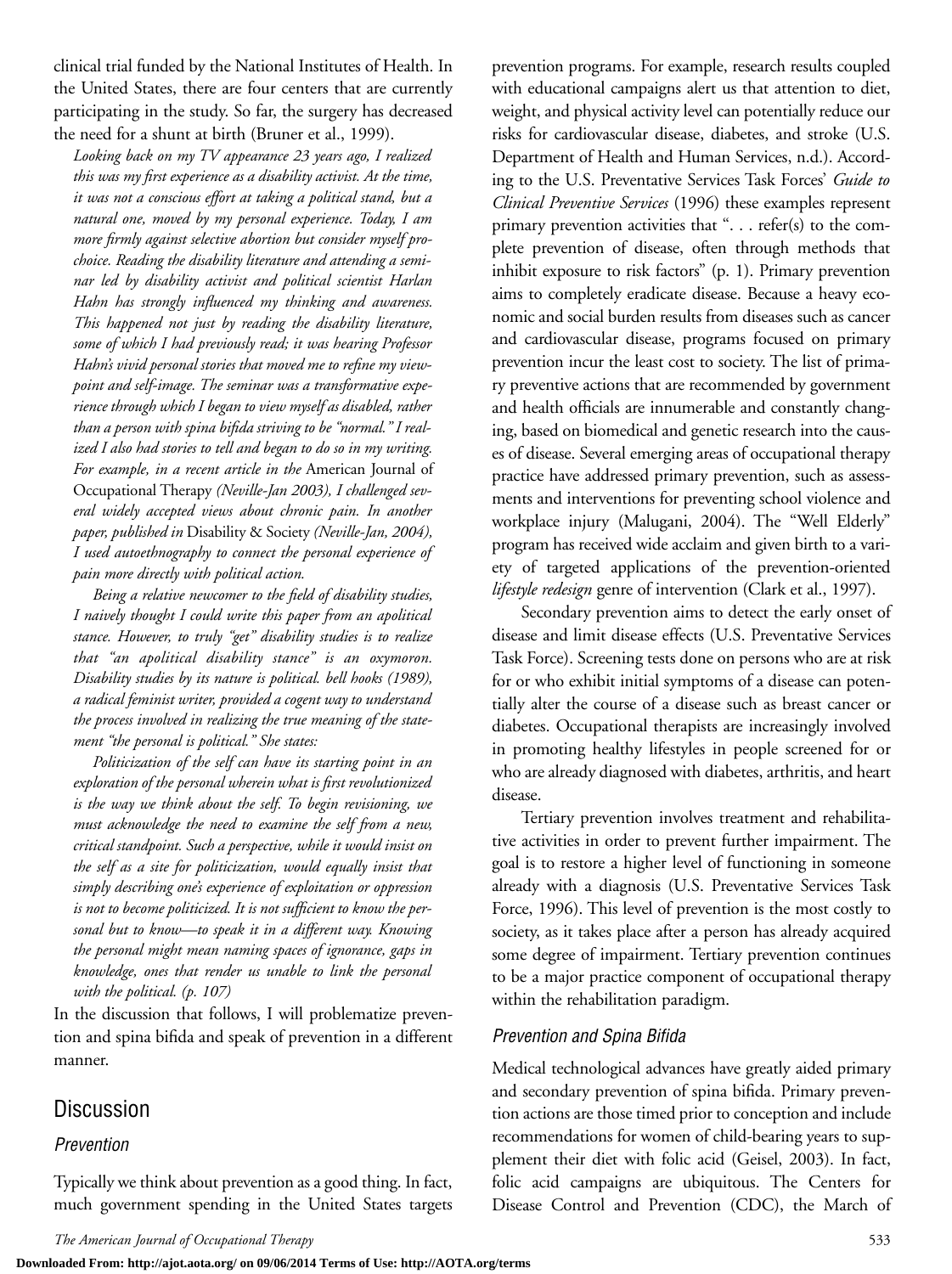Dimes, the SBAA, and the National Council on Folic Acid have developed extensive educational materials and prevention activities informing and motivating women to use a diet supplement with folic acid prior to conception to help prevent neural tube defects. These efforts have been successful, as evidenced by a decrease in the incidence of spina bifida (Centers for Disease Control and Prevention [CDC], 2002).

Secondary prevention of spina bifida includes activities that occur prenatally, such as screening, terminating pregnancy (also called *selective termination* or *selective abortion*), and, most recently, intrauterine fetal surgery. Intrauterine surgery, currently being tested in clinical trials, appears to reduce at birth the impairments related to hydrocephalus. Among secondary prevention activities, intrauterine surgery produces a child with spina bifida but with fewer and less severe impairments. However, prevention associated with prenatal screening, selective abortion, or withholding treatment at birth has been the subject of much controversy.

Technological advances, such as the development of the shunt, have also influenced tertiary prevention, in that during the past 50 years, of those infants that are born with spina bifida, more have survived into adulthood (Brown, 2001; Dillon, Davis, Duguay, Seidel, & Shurtleff, 2000; Hunt, Oakeshott, & Kerry, 1999). Nonetheless, due to their high cost, tertiary prevention efforts are far less supported today by insurance companies and government agencies. The fact that only a few studies have examined the life experiences of individuals with spina bifida supports this view (Liptak, 2003).

Associations and government offices involved in policy decisions about spina bifida express the dual aims to both prevent spina bifida and to improve the quality of life for persons with spina bifida (tertiary prevention). In most cases, prevention is listed first. Can the government, or any other public health organization, support both? Can education about spina bifida portray both a positive view of growing up as well as the difficulties of managing life with severe impairments? Is secondary prevention such as prenatal screening with subsequent termination really a disguise for euthanasia, or does prenatal screening provide an opportunity for informed decision making?

#### *Reflections on Prevention*

Over the past 4 years, I have been immersed in the literature about spina bifida. From my standpoint as a person with spina bifida, primary and secondary prevention efforts seem to be based primarily on negative views of spina bifida. For me, the messages conveyed are the following: (a) spina bifida is a severe and devastating birth defect, (b) spina bifida negatively impacts the quality of life of a child and his or her family, and (c) the social and economic burden of spina bifida is substantial.

#### *Spina bifida is a severe and devastating birth defect*.

Although it cannot be disputed that folic acid campaigns have been successful in reducing the number of infants born with neural tube defects (CDC, 2002), as a person with spina bifida, I find descriptions of spina bifida in the medical literature that are associated with these campaigns to be overwhelmingly negative. For example, the CDC, a major national promoter of folic acid, provides an educational booklet for "campaign partners" (CDC, 2001). The booklet profiles a family that has two children born with spina bifida. One child has ". . . a severe form of spina bifida" and the other child ". . . a milder form of spina bifida." More alarming to me than the words are the pictures that accompany the text. The first picture depicts the infant's back with the unaltered sac prior to surgery. Next are photographs that show the scars left from surgery. More photos illustrate gastrostomy tubes, a breathing apparatus, splints, crutches, and a wheelchair. Both children are pictured smiling, but the text describes a negative perspective that ". . . most affected children have some learning disability. Many of these children have problems with bowel and bladder control, a source of major concern and embarrassment to them" (p. 8). Although the information presented is accurate, it is overwhelmingly negative. It reminds me of the news program in the '80s, "The Terrible Choice" (Utley, 1982).

Bannister (2000) presented arguments for and against intrauterine surgery for spina bifida. At the end of the article, he stated:

It cannot be contested that spina bifida aperta is anything other than a major disaster affecting the whole of the central nervous system, and minor improvements in the neurological status do not make the outcome significantly better. (p. 112)

I disagree. For me, spina bifida has not been a "major disaster." Peter Singer (2002), a controversial bioethicist recently appointed to Princeton University as a Professor of Bioethics at the Center for Human Values, describes spina bifida. He states:

. . . the infant is born with its spinal cord exposed. Three out of every thousand babies have this condition, which adds up to a large number of babies. Although treatment is possible, with the more severe cases even immediate surgery and vigorous treatment will not result in successful rehabilitation. The children will grow up severely handicapped, both mentally and physically and they will probably die in their teens. (p. 226)

After further descriptions of a child with spina bifida as incontinent, paralyzed, blind, retarded, spastic, and with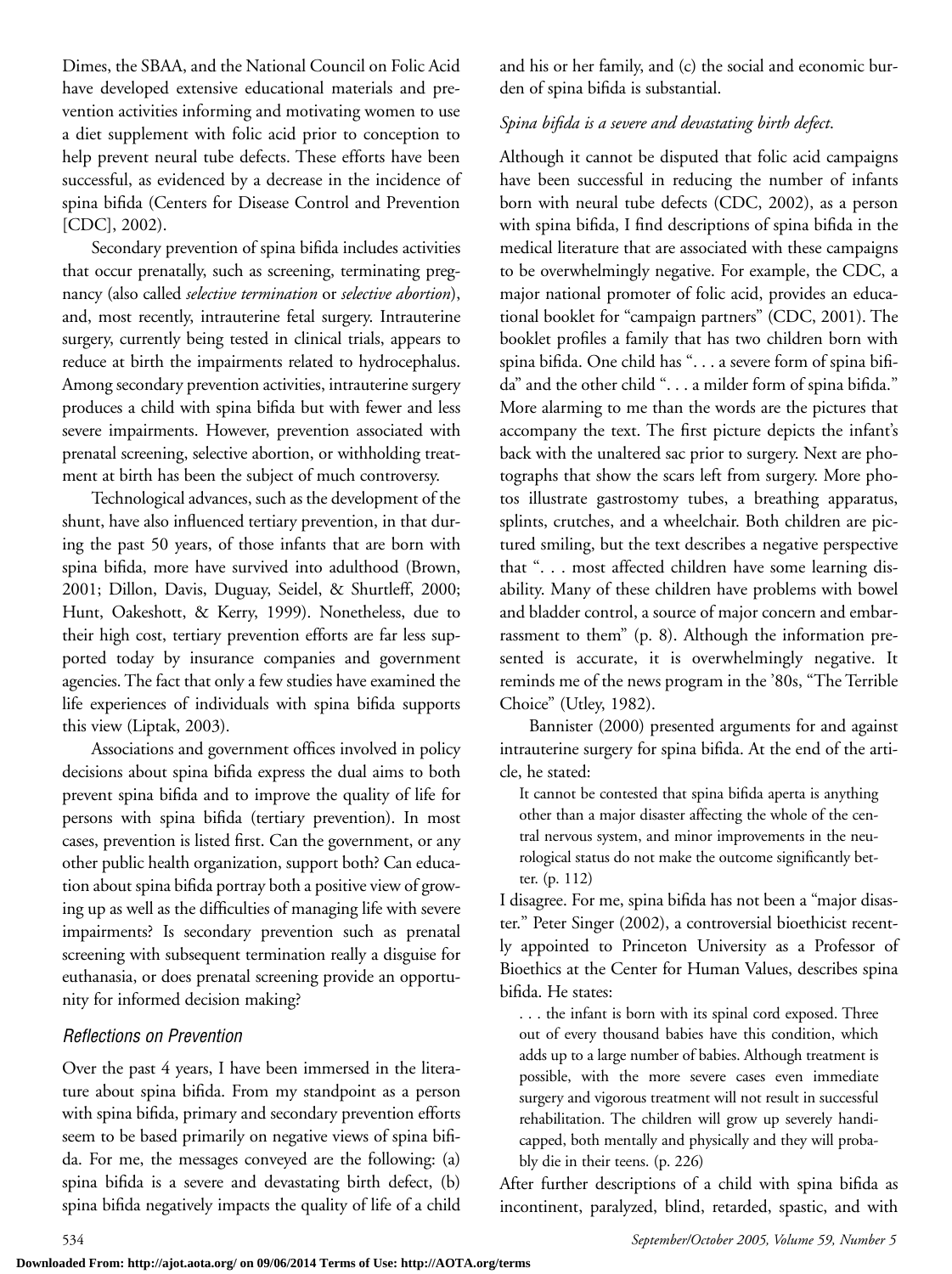hydrocephalus so severe as not to be able to hold his or her head up, Singer stated that "the obvious alternative" to bringing up such a child, namely "a swift, painless death for the infant," is against the law. Although his perspective does not represent all bioethicists, Singer's status and position give him a powerful voice in this debate. Not Dead Yet (www.notdeadyet.org), a disability activist organization, has challenged mercy killing and views it as the ultimate means of discrimination.

#### *Spina bifida negatively impacts the quality of life of a child and his or her family.*

As presented earlier, Lorber (1971) justified the nontreatment of infants with spina bifida based on several prognostic criteria. Infants not treated and left to die (actually, some infants took 9 months to die) were those who possessed severe handicaps. Treatment was withheld based on the imagined future quality of life for these infants. Shaw (1977), a pediatric surgeon, provided a "rule of thumb" for determining quality of life in these life and death situations:  $QL = NE x (H + S)$ . This means that quality of life results from the interaction of the infant's natural endowment and contributions of home and society. Hahn (2002) is highly critical of this formula, stating that according to this calculation, ". . . non-disabled rich people enjoy a higher 'quality of life' than persons who are poor and disabled" (p. 174). Quality of life arguments for withholding treatment have been criticized as being too vague and unclear about who is being served. Are decisions made about the well-being of the infant or about the family and society? Also, and most importantly, where do you draw the line in determining whose quality of life is unacceptable? Disability studies writers (Kittay & Kittay, 2000; Mostert, 2002) refer to the "slippery slope" related to these arguments. The genocide in Nazi Germany began with exterminating those who were deemed "defective." Will selective termination and prenatal testing result in attempts to get rid of all people society labels as "undesirable"? How often is treatment withheld in the neonatal intensive care unit today? Singer (2002) reports of a "recent investigation" in the nursery at Yale-New Haven. He states:

. . . over a 21 /2-year period, 43 deaths, or 14 percent of all deaths in the nursery, were related to withholding treatment. The decision to withhold treatment at this nursery was in each case made by parents and physicians together on the basis that there was little or no chance for a meaningful life for the infant. (p. 225)

Singer (2002) contends that needless suffering occurs because society fails to see that ". . . the case of a dying horse is really quite parallel to the case of a dying infant" (p. 225). Would we let a horse die in agony rather than kill it? Then why do we do that with infants who will probably die? Further, he states, "The burden on the family can easily be imagined, and it is doubtful if the child's life is a benefit for him." (p. 226)

#### *The social and economic burden of spina bifida is substantial.*

The SBAA (n.d.) describes the economic costs to society of spina bifida to exceed \$200 million per year. As Kielhofner stated in his opening paper (2005), rehabilitation was driven by the need to reduce the economic burden to society of persons with disabilities. Today, economists calculate the cost of a disability. Medical researchers use this information as a rationale for support or contest policy decisions. The social and economic consequences for an individual parent raising a child with an impairment are also considered in the decision to terminate a pregnancy.

Singer proposed "active euthanasia" as a "rationale basis" for managing the resource allocation problem in health care. Similar views are expressed by Buchanan, Brock, Daniels, and Wikler (2000). They focus primarily on prenatal testing and reproductive freedom and believe that a fetus is not self-conscious and therefore not a person. In response to critiques from the disability community that their views devalue persons with disabilities, they state:

Advocating the fourth model of intervention (selective abortion) is tantamount to saying that people like you (who have disabilities) have no right to exist only on the highly controversial assumption that fetuses are persons. (p. 280)

Buchanan et al. (2000) further assert that the disability rights critique is the "familiar objection to the age-old practice of abortion" (p. 280). However, many in the disability community are pro-choice but against selective abortion (Parens & Asch, 2000).

The disability rights movement has been very vocal in the worry that the new genetics will become the new eugenics. Bioethicists such as Peter Singer at Princeton University and Dan Brock at Brown University have prominent positions through which to transmit their views. People in the disability community feel that their unique perspective about their own quality of life is mostly disregarded by the medical community, including genetics counselors, genetics researchers, and bioethicists (Anstey, 2003; Wertz, 2000).

#### Summary

Many myths and negative conceptions exist in society about persons with impairments. These preconceptions direct many decisions both at the beginning and end of life, and reflect a lack of exposure to the viewpoints and lived experiences of persons with impairments. Each situation is

**Downloaded From: http://ajot.aota.org/ on 09/06/2014 Terms of Use: http://AOTA.org/terms**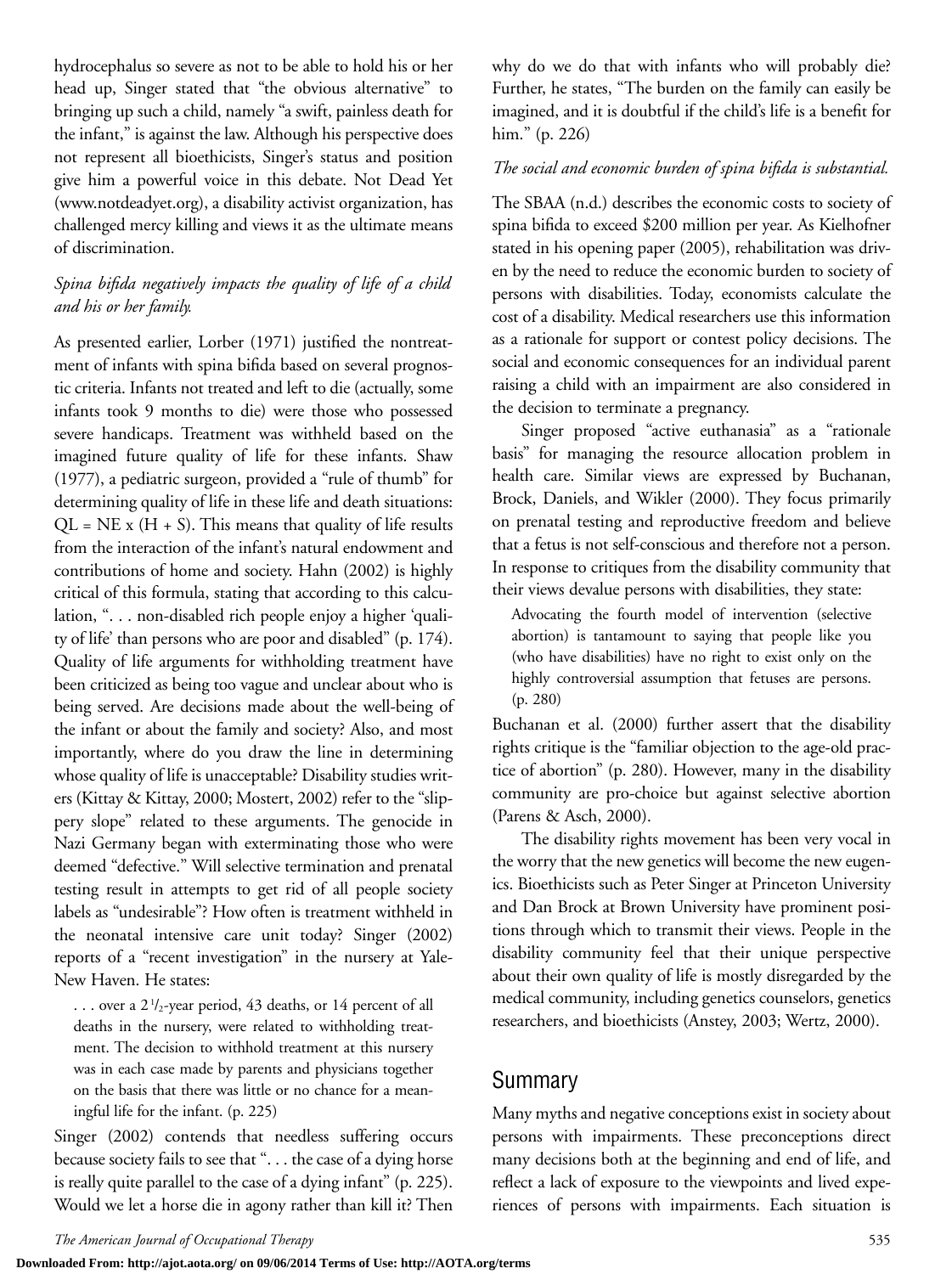different, highly complex, and poses its own moral dilemmas. Parens & Asch (2000) present an excellent discussion of the disability rights critique.

#### *Implications for Occupational Therapy*

Disability studies calls for dismantling the stereotypical thinking that exists in society about disability. However, in many occupational therapy academic programs, disability studies is only beginning to become an integral part of the curriculum. Wright (2004) proposed that occupational therapy programs include disability studies through the incorporation of the World Health Organization's *International Classification of Functioning, Disability and Health (ICF)* (WHO, 2001). The ICF aims to incorporate both a medical model and social model of disability. Occupational therapists need to gain an increased awareness of the multiple perspectives that exist within the community of persons with impairments. Occupational therapy researchers need to add to the literature with both qualitative and quantitative research, allowing the voices of study participants with impairments to be heard and their lived experiences to be explored and understood. Occupational therapists need to become aware of the current status of topics such as euthanasia. For example, according to an Associated Press report (2004, November 30), a study by Dutch physicians found that, since 1997, 22 newborns with severe spina bifida were killed. In the Netherlands, euthanasia is legal for adults. However, it is illegal to euthanize persons who are unable to make informed decisions such as terminally ill infants and persons in a coma. The report stated that one hospital has already developed a protocol for infant euthanasia and applied it to euthanize four newborn infants. The guidelines suggest that the medical team, including independent physicians and parents, make the decision based on amount of unrelieved pain and lack of future improvement. The report pointed out that this practice goes largely unreported and is hidden in medical practice. The Gronigen Protocol, named after the hospital where this practice takes place, reminds me of Lorber's criteria used in the '70s to determine which infants with spina bifida should live (Lorber, 1971).

Harlan Hahn (personal communication, March 2004) has suggested that parents who are predicted to give birth to a child with a disability be offered the opportunity to meet a person with the same disability so they can see for themselves the reality of their lives. Carla Verpoorten (2000), in an overview of the international literature about termination of pregnancy in the case of spina bifida, states: "The pessimistic public opinion has to be changed before we can assure prospective parents that they and their future child will be welcomed whether or not the child has a disability"

(p. 3). Only then can truly informed choices be made. Disability studies provides a way to reframe thinking about persons with impairments. Armed with this information, occupational therapists can act as advocates, and, in a more informed manner, support or contest policy initiatives.

### Conclusion

IFsbh hosted its 12th conference in 2000 in Toulouse, France. The conference produced "Resolution Toulouse 2000" concerning the theme, "The Right to be Different." The following statements summarize the resolution and were endorsed by adults and parents of children with spina bifida:

- People with spina bifida and hydrocephalus live a full life with equal value to that of any other citizen
- Adults with spina bifida stated very clearly that their quality of life is not a reason for abortion
- Parents and adults state that the impairment is not the burden. The burden is the constant struggle against inaccessible environments and inadequate systems, which should be allies and should be supportive of them http://www.ifglobal.org/pregnancy.asp?lang= 1&main=8&sub=3

This resolution provides an alternate view of spina bifida, not as the disaster and tragedy presented in the medical literature, but as a positive experience for the person and their family.**▲**

### Acknowledgments

I wish to thank the research team of "Boundary Crossing: An Ethnographic & Longitudinal Study" including, Dr. Mary Lawlor (Principal Investigator), Dr. Cheryl Mattingly (Co-Principal Investigator), Dr. Lanita Jacobs-Huey (Co-Investigator), Melissa Park, Nancy Bagatell, Amy Buffington, Erica Angert, Susan Stouffer, Jeanine Blanchard, and Jeanne Gaines for their valuable comments. I thank Melissa Park for her persistence in finding the NBC tape. Faryl Reingold was an expert editor and commenter. This paper draws on experiences gained through funded projects from the National Center for Medical Rehabilitation Research, National Institute of Child Health and Human Development of the National Institutes of Health grant #RO1 HD 3887801A1 and disability supplement #RO1 HD 3887801A1S.

### Endnote

1 In this paper, I prefer to use person-first language and use the term "impairment" rather than "disability." For example, I say "women with physical impairments" rather than "disabled women" or "women with a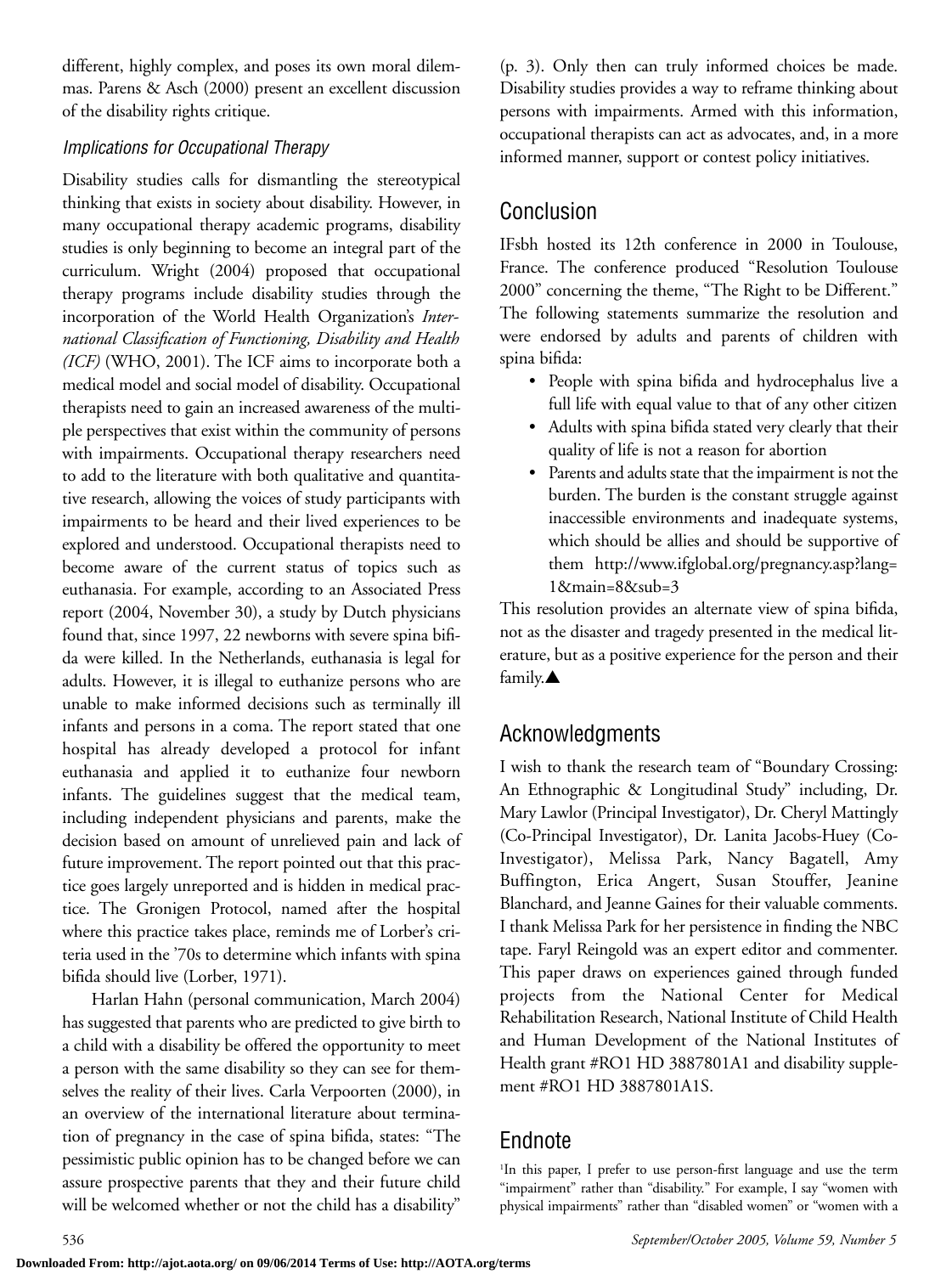disability." Those in the disability movement have recommended using disability-first language as a means of resistance to and rejection of the dominance of nondisability in society. Activists in the disability movement felt that the term "impairment" tended to focus on "cure" and directed money towards medicine ". . . rather than on barriers which make it possible to participate in the dominant culture with an impairment" (Russell, 1998, p. 16). This so-called *social model of disability* has achieved some success in challenging ". . . disablism, oppression and exclusion in society" (Hughes & Paterson, 1997, p. 325). However, several writers (Hughes & Paterson; Stineman, 2001) have called for a recognition of the embodied nature of disability and thus more attention be devoted to impairment. My language preference reflects this embodied perspective of disability. I feel my language choice does not detract from my message that is equally about medicine and attitudinal barriers in society.

### References

- Adams, K. L. (2000). Genetics breakthroughs shape OT intervention. *OT Practice Online*. Retrieved August 11, 2004, from http://www.aota.org/featured/area2/links/link16ay.asp
- Andren, E., & Grimby, G. (2000). Dependence and perceived difficulty in activities of daily living in adults with cerebral palsy and spina bifida. *Disability and Rehabilitation, 22*, 299–307*.*
- Anstey, K. W. (2003). Prenatal testing and disability: The need for a participatory approach to research. In S. Y. Song, Y. M. Koo, & D. Macer (Eds.), *Bioethics in Asia in the 21st century* (pp. 347–356). Tsukuba Science City, Japan: Eubios Ethics Institute. Retrieved March 2005, from http:// www.biol.tsukuba.ac.jp/~macer/ABC4/abc4347.htm
- Appleton, P. L., Minchom, P. E., Ellis, N. C., Elliot, C. E., Boll, V., & Jones, P. (1994). The self concept of young people with spina bifida: A population based study. *Developmental Medicine & Child Neurology, 36,* 198–215.
- Associated Press. (2004, November 30). Hospital carries out procedure on few ill infants. MSNBC News: Children's Health. Retrieved March 2005, from http://www.biol.tsukuba.ac.jp/ ~macer/ABC4/abc4347.htm
- Bannister, C. (2000). The case for and against intrauterine surgery for myelomeningoceles. *European Journal of Obstetrics & Reproductive Biology, 92*(1), 109–113.
- Bergman, J. (1994). Protecting the mobility of the aging persons with cerebral palsy or spina bifida. In D. Lollar (Ed.), *Preventing secondary conditions associated with spina bifida and cerebral palsy: Proceedings and recommendations of a symposium, February 17–19, 1994, Crystal City, Virginia* (pp. 54–64). Washington, DC: Spina Bifida Association of America.
- Bradbury, R. (1950). *Fahrenheit 451*. New York: Random House.
- Brown, J. (2001). Orthopaedic care of children with spina bifida: You've come a long way, baby! *Orthopaedic Nursing, 20,* 51–58*.*
- Bruner, J. P., Tulipan, N., Paschall, R. L., Boehm, F. H., Walsh, W. F., Silva, S. R., et al. (1999). Fetal surgery for myelomeningocele and the incidence of shunt-dependent hydrocephalus. *JAMA, 282,* 1819–1825.
- Buchanan, A., Brock, D., Daniels, N., & Wikler, D. (2000). *From chance to choice: Genetics & justice*. Cambridge, England: Cambridge University Press.
- Centers for Disease Control and Prevention. (2001). Living with spina bifida: A glimpse for prevention campaign partners. Retrieved August 10, 2004, from http://www.cdc.gov/ Images\_-\_Video\_and\_Audio/Images/Birth\_Defects/Folic\_ Acid/LivingwithSB\_Eng.pdf
- Centers for Disease Control and Prevention. (2002). Spina bifida and anencephaly prevalence—United States, 1991–2000. *Morbidity and Mortality Weekly Report*, *51*(RR-13), 9–11.
- Clark, F., Azen, S. P., Zemke, R., Jackson, J., Carlson, M., Mandel, D., et al. (1997). Occupational therapy for independent-living older adults. A randomized controlled trial. *JAMA, 278*, 1321–1326.
- Davidoff, M., Petrini, J., Damus, K., Russell, R., & Mattison, D. (2002). Neural tube defect-specific infant mortality in the United States. *Teratology, 66,* S17–S22.
- Dennis, M., & Barnes, M. (2002). Math and numeracy in young adults with spina bifida and hydrocephalus. *Developmental Neuropsychology, 21,* 141–155*.*
- Dennis, M., Fletcher, J., Rogers, T., Hetherington, R., & Francis, D. (2002). Object-based and action-based visual perception in children with spina bifida and hydrocephalus. *Journal of the International Neuropsychological Society, 8,* 95–106.
- Dennis, M., Rogers, T., & Barnes, M. (2001). Children with spina bifida perceive visual illusions but not multistable figures. *Theoretical and Experimental Neurolopsychology, Tennet XI,* 108–113*.*
- Dillon, C., Davis, B., Duguay, S., Seidel, K., & Shurtleff, D. (2000). Longevity of patients born with myelomeningocele*. European Journal of Pediatric Surgery, 10*(Suppl.), 33–34*.*
- Dunne, K., Gingher, N., Olsen, L., & Shurtleff, D. (1986). *A survey of the medical and functional status of members of the adult network of the Spina Bifida Association of America*. Rockville, MD: Spina Bifida Association of America.
- Ellis, C., & Bochner, A. (2000). Autoethnography, personal narrative, reflexivity. In N. K. Denzin & Y. S. Lincoln (Eds.), *Handbook of qualitative research* (2nd ed., pp. 733–768). Thousand Oaks, CA: Sage.
- Farley, T., Vines, C., McCluer, S., Stephans, V., & Hunter, J. (1994). Secondary disabilities in Arkansans with spina bifida. *European Journal of Pediatric Surgery, 4* (Suppl. 1), 39–40*.*
- Feuchtbaum, L., Currier, R., Riggle, S., Roberson, M., Lorey, F., & Cunningham, G. (1999). Neural tube defect prevalence in California (1990–1994): Eliciting patterns by type of defect and maternal race/ethnicity. *Genetic Testing, 3*, 265–272.
- Geisel, J. (2003). Folic acid and neural tube defects in pregnancy: A review. *Journal of Perinatal & Neonatal Nursing, 17*(4), 268–279.
- Graves, J. C., Miller, K. E., & Sellers, A. D. (2002). Maternal serum triple analayte screening in pregnancy. *American Family Physician, 65*, 915–920.
- Hahn, H. (2002). Academic debates and political advocacy: The U.S. disability movement. In C. Barnes, M. Oliver, & L. Barton (Eds.), *Disability studies today* (pp. 162–189). Cambridge, England: Polity Press.
- Harper, J. C. (2001). Introduction. In J. C. Harper, J. D. Delhanty, & A. H. Handyside (Eds.), *Preimplantation genetic diagnosis* (pp. 3–12). London: Wiley.
- Holmbeck, G. N., & Faier-Routman, J. (1995). Spinal lesion,

*The American Journal of Occupational Therapy* 537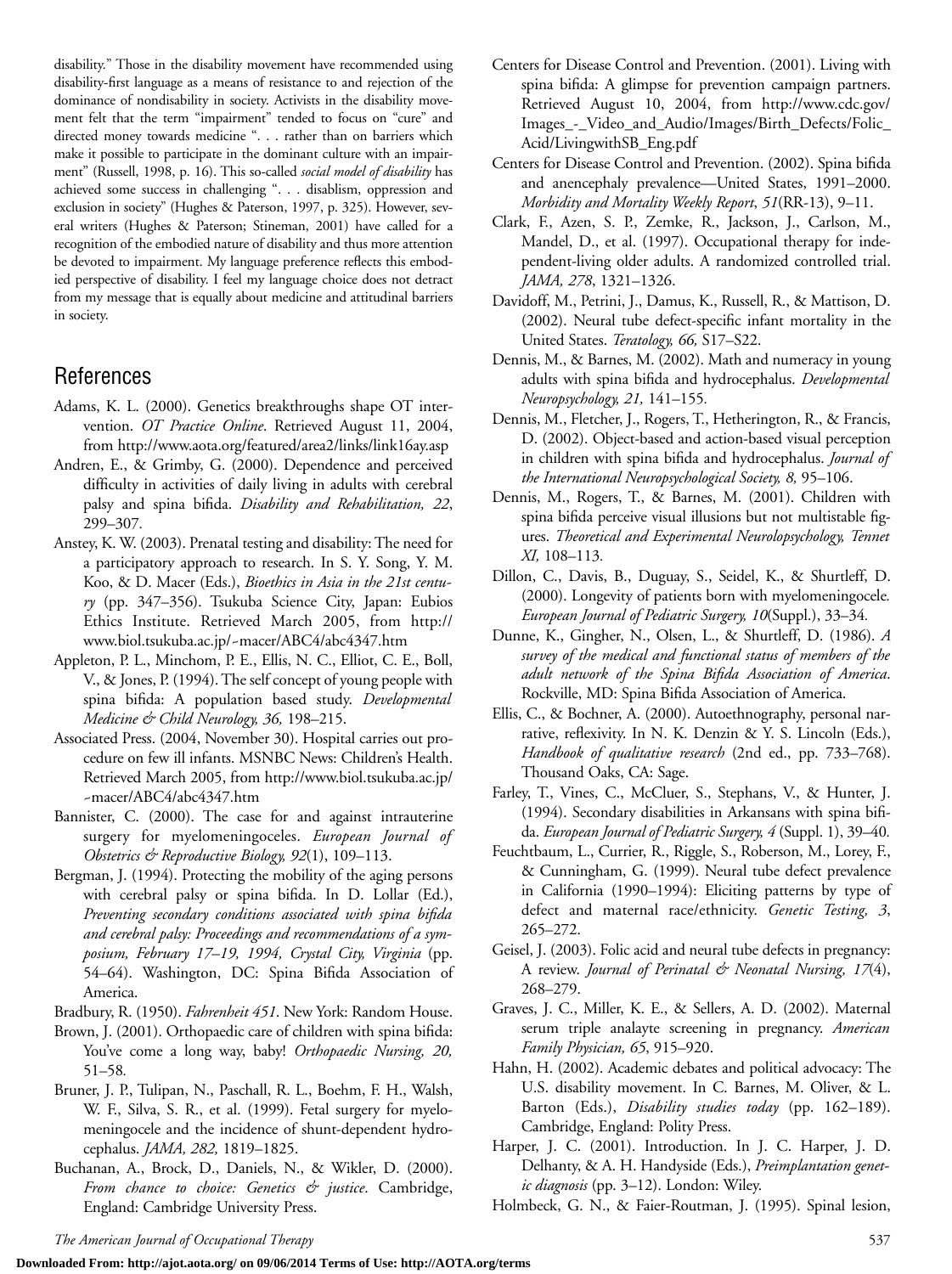shunt status, family relationships and psychosocial adjustment in children and adolescents with spina bifida myelomeningocele. *Journal of Pediatric Psychology, 20,* 817–832.

- hooks, b. (1989). *Talking back: Thinking feminist, thinking black*. Boston: South End Press.
- Hughes, G., & Paterson, K. (1997). The social model of disability and the disappearing body: Towards a sociology of impairment. *Disability & Society, 12,* 325–340.
- Hunt, G. (1990). Open spina bifida: Outcome for a complete cohort treated unselectively and followed in to adulthood. *Developmental Medicine and Child Neurology, 32,* 108–118.
- Hunt, B., Oakeshott, P., & Kerry, S. (1999). Link between the CSF shunt and achievement in adults with spina bifida. *Journal of Neurology, Neurosurgery & Psychiatry, 67*, 591–595.
- Hunt, G., & Poulton, A. (1995). Open spina bifida: A complete cohort reviewed 25 years after closure*. Developmental Medicine and Child Neurology, 37,* 19–29.

Huxley, A. (1932). *Brave new world*. New York: HarperCollins.

- International Federation for Spina Bifida and Hydrocepahalus. (n.d.). *IFsbh policy statement*. Retrieved March 5, 2005, from http://www.ifglobal.org/pregnancy.asp?lang=1&main=8& sub=3
- Kielhofner, G. (2004). *Conceptual foundations of occupational therapy* (3rd ed., pp. 238–253). Philadelphia: F. A. Davis.
- Kielhofner, G. (2005). Rethinking disability and what to do about it: Disability studies and its implications for occupational therapy practice. *American Journal of Occupational Therapy, 59,* 487–496.
- Kittay, E. F., & Kittay, L. (2000). On the expressivity and ethics of selective reproductive decision making and policies. In E. Parens & A. Asch (Eds.), *Prenatal testing and disability rights* (pp. 165–195). Washington, DC: Georgetown University Press.
- Kinsman, S. L., & Doehring, M. C. (1996). The cost of preventable conditions and adaptive behavior with spina bifida. *European Journal of Pediatric Surgery, 6*(Suppl. 1), 17–20.
- Lary, J. M., & Edmonds, L. D. (1996). Prevalence of spina bifida at birth—United States, 1983–1990: A comparison of two surveillance systems. *Morbidity and Mortality Weekly Report, 45*(SS-22), 15–26.
- Liptak, G. S. (2003). Summary of findings. In G. S. Liptak (Ed.), *Evidence-based practice in spina bifida: Developing a research agenda* (pp. 10–12). Washington, DC: U.S. Department of Health and Human Services & U.S. Department of Education.
- Lollar, D. (1994a). Encouraging personal and interpersonal independence. In D. Lollar (Ed.), *Preventing secondary conditions associated with spina bifida and cerebral palsy: Proceedings and recommendations of a symposium, February 17–19, 1994, Crystal City, Virginia* (pp. 17–25). Washington, DC: Spina Bifida Association of America.
- Lollar, D. (1994b). *Preventing secondary conditions associated with spina bifida or cerebral palsy: Proceedings and recommendations of a symposium, February 17–19, Crystal City, Virginia.* Washington, DC: Spina Bifida Association of America.
- Lorber, J. (1971). Results of treatment of myelomeningocele: An analysis of 524 unselected cases, with special reference to possible selection for treatment. *Developmental Medicine & Child Neurology, 13*, 279–303.

Lowry, L. (1993). *The giver*. New York: Laurel Leaf Books.

- Malugani, M. (2004). *Emerging areas in occupational therapy*. Retrieved March 2005, from http://www.otjoblink.org/ links/link09.asp
- Marge, M. (1994). Toward a state of well-being: Promoting healthy behaviors to prevent secondary conditions. In D. J. Lollar (Ed.), *Preventing secondary conditions associated with spina bifida or cerebral palsy: Proceedings and recommendations of a symposium, February 17–19, Crystal City, Virginia* (pp. 87–93)*.* Washington, DC: Spina Bifida Association of America.
- Mazur, J., Shurtleff, D., Menelaus, M., & Colliver, J. (1989). Orthopaedic management of high-level spina bifida. *Journal of Bone and Joint Surgery, Incorporated, 71-A,* 56–61*.*
- Merkens, M. J. (1997). Care of the child with neural tube defect: The spina bifida program at CDRD. Retrieved March 2005, from http://cdrc.ohsu.edu/clinical/portland/spinabifida/ neuraltube.html
- Mostert, M. (2002). Useless eaters: Disability as genocidal marker in Nazi Germany. *Journal of Special Education, 30,* 155–168.
- Neville-Jan, A. (2003). Encounters in a world of pain: An autoethnography. *American Journal of Occupational Therapy*, *57*, 88–98.
- Neville-Jan, A. (2004). Selling yourself to the devil: An autoethnography of pain, pleasure, and the quest for a child. *Disability & Society, 19*(2), 113–127*.*
- Query, J., Reichelt, C., & Christoferson, L. (1990). Living with chronic illness: A retrospective study of patients shunted for hydrocephalus and their families. *Developmental Medicine and Child Neurology, 32,* 119–128.
- Parens, E., & Asch, A. (2000). *Prenatal testing and disability rights.* Washington, DC: Georgetown University Press.
- Peterson, P., Rauen, K., Brown, J., & Cole, J. (1994). Spina bifida: The transition into adulthood begins in infancy. *Rehabilitation Nursing, 19,* 229–238.
- Powell, C. M. (2000). The current state of prenatal genetic testing in the United States. In E. Parens & A. Asch (Eds.), *Prenatal testing and disability rights.* Washington, DC: Georgetown University Press.
- Reed-Danahay, D. (1997). Introduction. In D. Reed-Danahay (Ed.), *Auto/ethnography: rewriting the self and the social*. New York: Berg.
- Rekate, H. (1991). *Comprehensive management of spina bifida*. Boca Raton, FL: CRC Press.
- Russell, M. (1998). *Beyond ramps: Disability at the end of the social contract*. Monroe, ME: Courage Common Press.
- Shaw, A. (1977). A short formula for quality of life. *Hastings Center Report, 5*(1), 37–43.
- Singer, P. (2002). *Unsanctifying human life*. In H. Kuhse (Ed.), Unsanctifying human life. Malden, MA: Blackwell.
- Singh, D. (2003). Families of children with spina bifida: A review. *Journal of Developmental and Physical Disabilities, 15,* 37–55*.*
- Smith, G. K. (2001). The history of spina bifida, hydrocephalus, paraplegia, and incontinence. *Pediatric Surgery International, 17*, 424–432.
- Spina Bifida Association of America. (n.d.). *About spina bifida*. Retrieved March 3, 2005, from http://www.sbaa.org/site/ PageServer?pagename=about\_sb